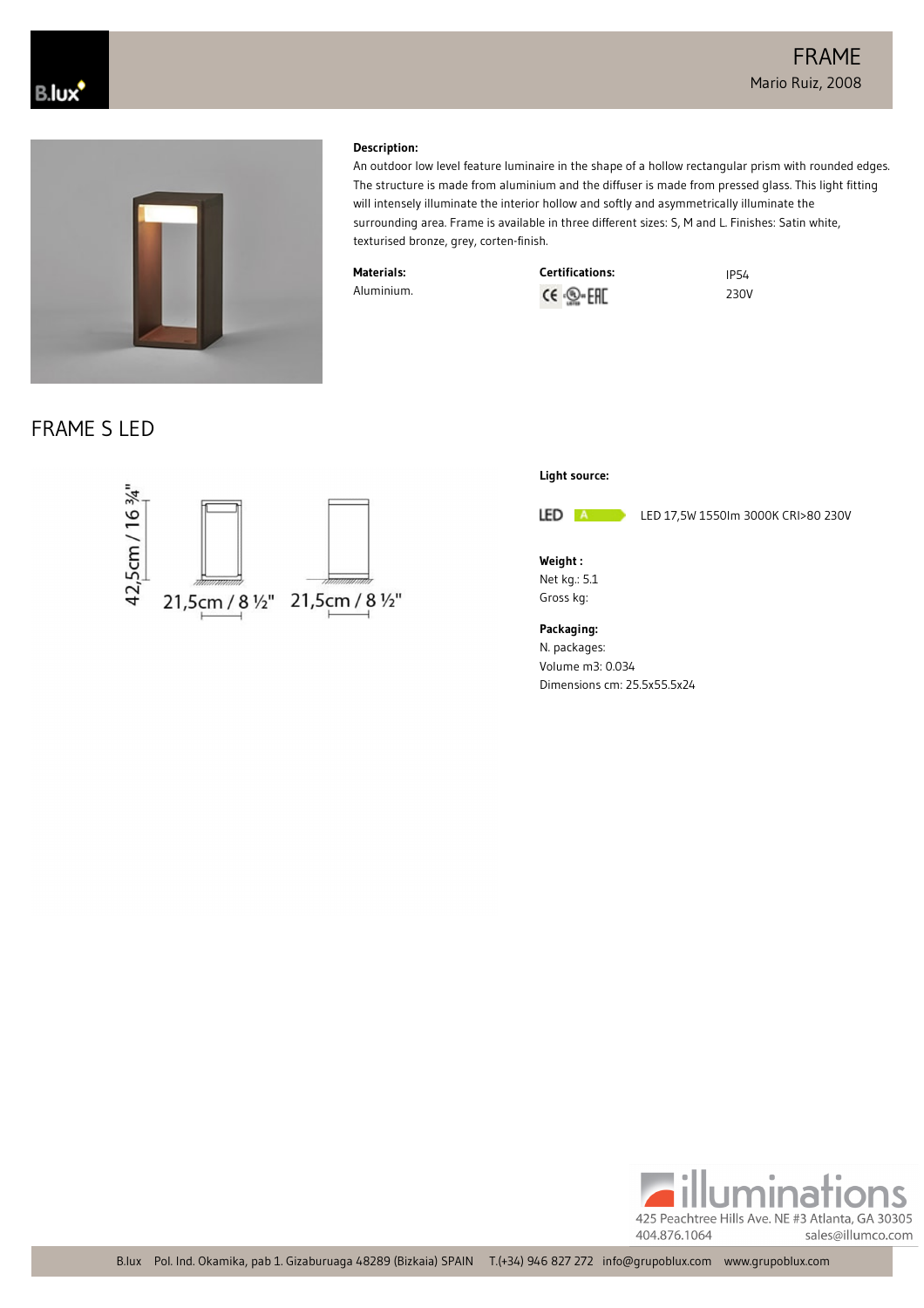# FRAME S FLUO





**Weight :** Net kg.: 5.1 Gross kg:

**Packaging:** N. packages: Volume m3: 0.034 Dimensions cm: 25.5x55.5x24

### FRAME M LED



#### **Light source:**



LED 17,5W 1550lm 3000K CRI>80 230V

**Weight :** Net kg.: 7.4 Gross kg: 7.5

**Packaging:** N. packages: Volume m3: 0.051 Dimensions cm: 24.5x85.5x24.5

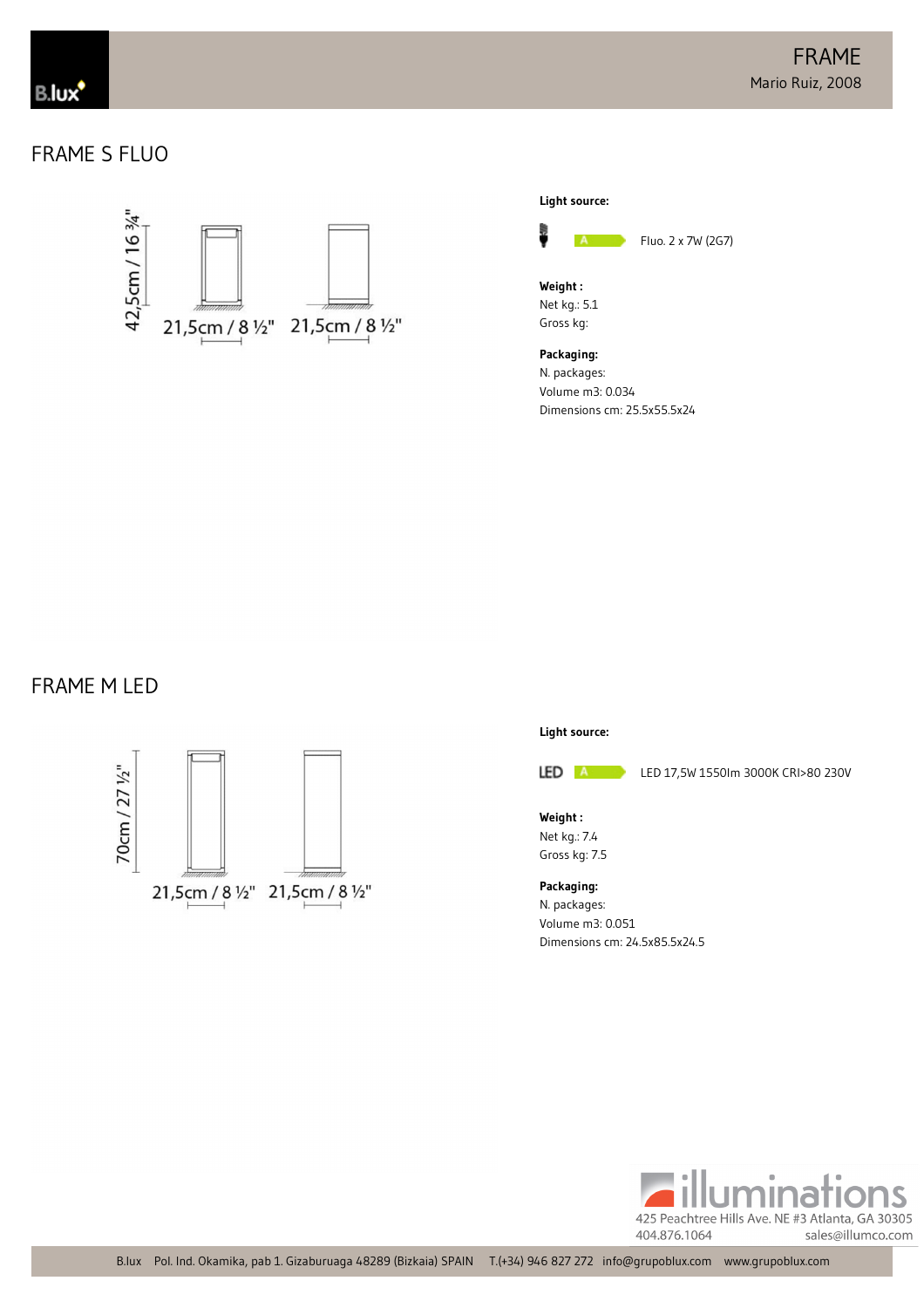## FRAME M FLUO





**Weight :** Net kg.: 7.4 Gross kg: 7.5

**Packaging:** N. packages: Volume m3: 0.051 Dimensions cm: 24.5x85.5x24.5

### FRAME L LED



#### **Light source:**



LED 17,5W 1550lm 3000K CRI>80 230V

**Weight :** Net kg.: 9.5 Gross kg:

**Packaging:** N. packages: Volume m3: 0.088 Dimensions cm: 28.5x111.5x27.5